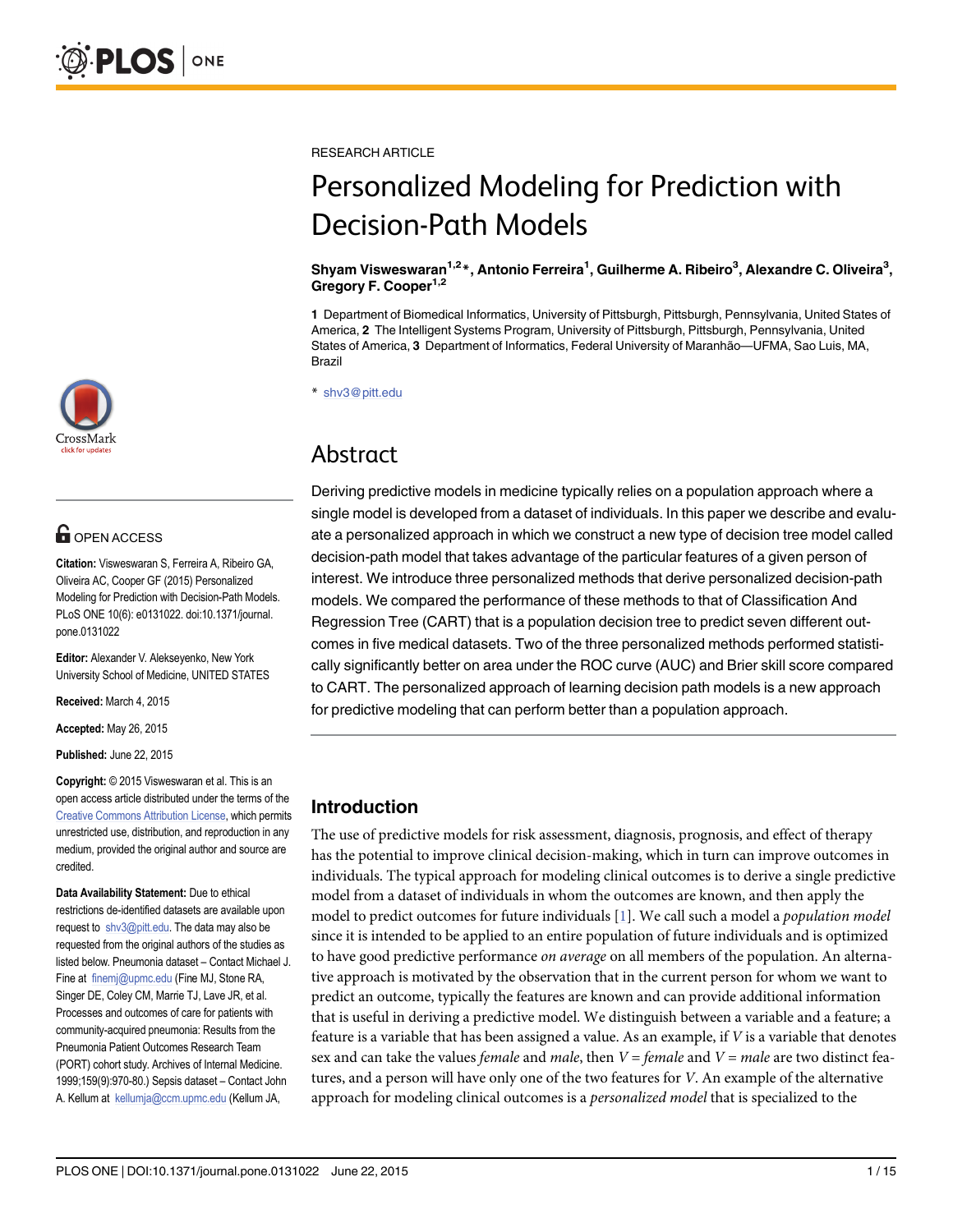<span id="page-1-0"></span>

Kong L, Fink MP, Weissfeld LA, Yealy DM, Pinsky MR, et al. Understanding the inflammatory cytokine response in pneumonia and sepsis: results of the Genetic and Inflammatory Markers of Sepsis (GenIMS) Study. Arch Intern Med. 2007;167 (15):1655-63.) Heart failure dataset – Contact Donald M. Yealy at yealydm@upmc.edu (Auble TE, Hsieh M, Gardner W, Cooper GF, Stone RA, McCausland JB, et al. A prediction rule to identify low-risk patients with heart failure. Academic Emergency Medicine. 2005;12(6):514-21.) HIT dataset – Contact Milos Hauskrecht at milos@pitt.edu (Hauskrecht M, Batal I, Valko M, Visweswaran S, Cooper GF, Clermont G. Outlier detection for patient monitoring and alerting. J Biomed Inform. 2013;46(1):47-55.) Alzheimer's disease dataset – Contact Eric Reiman at eric\_reiman@tgen.org (Reiman EM, Webster JA, Myers AJ, Hardy J, Dunckley T, Zismann VL, et al. GAB2 alleles modify Alzheimer's risk in APOE epsilon4 carriers. Neuron. 2007;54(5):713-20.)

Funding: This work was supported by the NIH, Grant HHSN276201000030C to Shyam Visweswaran and NIH Grant T15-LM/DE07059 funded Antonio Ferreira's training. The funders had no role in study design, data collection and analysis, decision to publish, or preparation of the manuscript.

Competing Interests: The authors have declared that no competing interests exist.

features of the current person, and it is optimized to predict especially well for that person [\[1](#page-13-0)– [4\]](#page-13-0). Both population and personalized approaches use a dataset of individuals, and both approaches use features of the current person. The two approaches differ in how the features are used; while the population approach uses the features to apply a model to predict an outcome in the current person, the personalized approach uses the features to both derive the model and apply it to predict the outcome.

In some circumstances, it is possible to derive the same type of predictive model using either a population or a personalized approach. For example, a probabilistic decision tree is a population model that is popular in biomedicine  $[5, 6]$  $[5, 6]$  $[5, 6]$  $[5, 6]$ . A tree consists of interior nodes that represent variables and leaf nodes that represent predictions for the target variable (such as a clinical outcome). A path from the root node of the tree to a leaf node represents conjunctions of features (variable values), and the leaf node at the end of the path represents a probability distribution over the target variable (see [Fig 1\)](#page-2-0). Decision trees can also be derived using a personalized approach; such a tree is a single path consisting of a conjunction of features that are present in the current person and a leaf node at the end of the path that represents a probability distribution over the target variable. We call such a model a *decision-path* model, which is derived specifically for the current person.

Our hypothesis is that the personalized decision-path models have better predictive performance compared to population decision trees because the former take advantage of the features in the current person while building the model. However, personalized models can suffer from overfitting when model parameters are estimated from samples whose members are similar to the current person, since such samples may be small. Thus, personalized modeling methods often incorporate mechanisms to prevent such overfitting. Personalized methods that derive decision-path models have been shown to outperform population methods that derive decision trees on several evaluation measures [[7\]](#page-14-0). In this paper, we develop and evaluate the performance of three personalized methods that derive decision-path models that improve upon the methods that are described in [[7\]](#page-14-0). These methods are personalized due to the following two characteristics: 1) the decision-path models contain features specific to the current person, and 2) a personalized search strategy is used for identifying good models. We compare the performance of the personalized methods with that of Classification and Regression Trees (CART), which is a commonly used population method for deriving decision trees. In this paper, we focus on decision tree models because they are widely used in medicine  $[6, 8-10]$  $[6, 8-10]$  $[6, 8-10]$  $[6, 8-10]$  $[6, 8-10]$  $[6, 8-10]$ . These models have advantages over other types of predictive models in that they are easy to interpret due to an intuitive graphical representation, and they can be translated to a set of IF-THEN rules for improved interpretability or for implementation in clinical decision support systems.

# **Background**

In this section, we briefly describe decision trees that are derived using population approaches and describe lazy decision trees that use a personalized approach.

# Decision trees

A probabilistic decision tree consists of a tree structure that is composed of interior nodes that represent variables and a set of parameters in the leaf nodes that encode probability distributions of the target variable. The tree partitions the variable space into a number of non-overlapping regions and each region corresponds to a path in the tree. A decision tree can be viewed as a set of probabilistic rules, wherein each rule corresponds to a distinct path in the tree. More specifically, the antecedent of the rule is a set of conjuncts where each conjunct  $V = v$  corresponds to the variable V in an interior node and the branch with the value  $\nu$  emanating from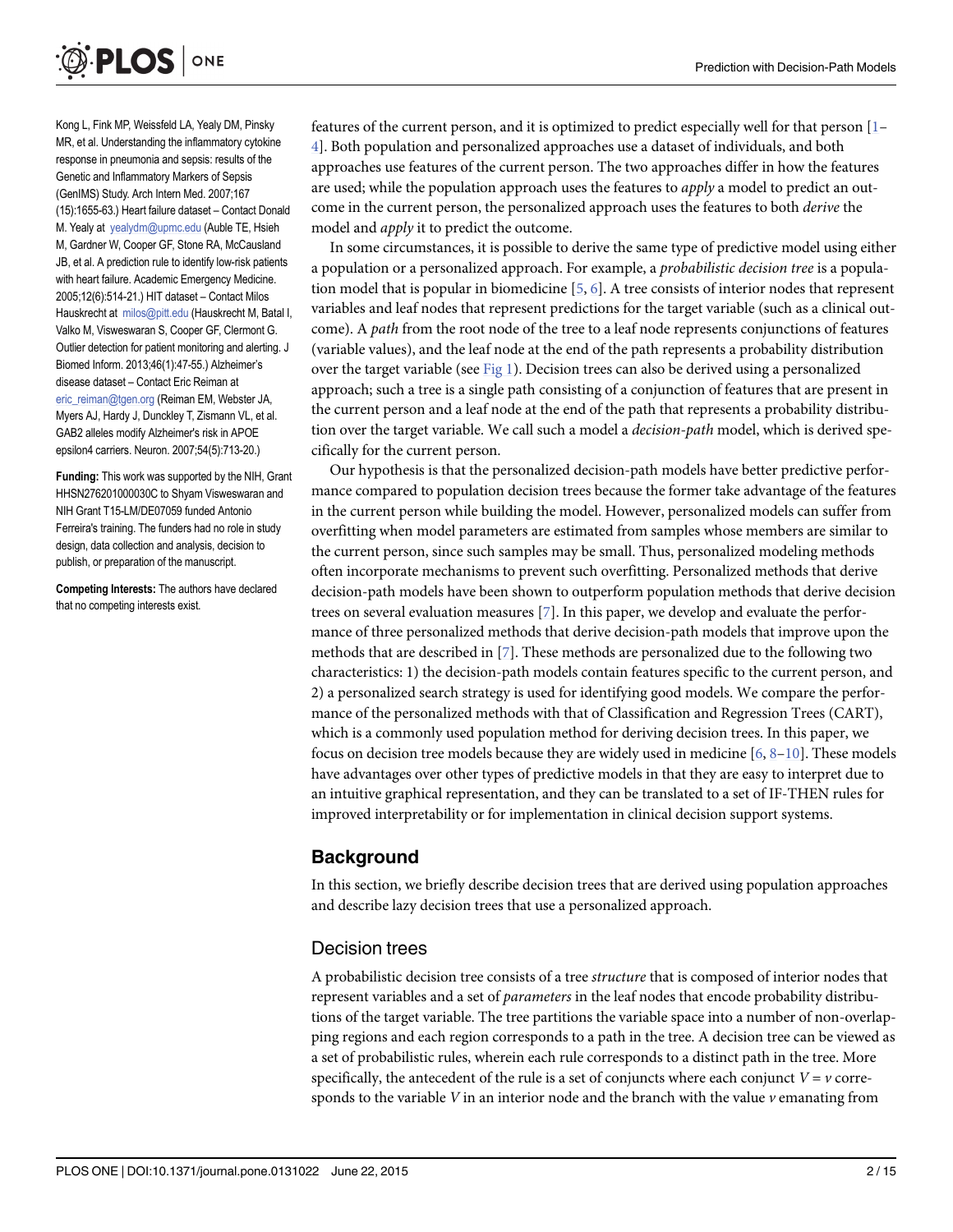# <span id="page-2-0"></span>PLOS ONE



#### $(b)$

1, 2, 2, 1, 1, 1, 2, 3, 2, 1, 1, 1, 2, 2, 2, 1, 2, 1, 1, 1, 1  $T = yes$ 

[Fig 1. A](#page-1-0)n example population decision tree and a personalized decision path. Panel (a) gives the names of the 21 variables and panel (b) gives their values for a test (current) patient whose outcome we want to predict. Panel (c) shows a population decision tree (derived by CART) and the path used for performing inference, and panel (d) shows a personalized decision path (derived by the DP-BAY method that is described later) for the patient in (b).

doi:10.1371/journal.pone.0131022.g001

the node, and the consequent of the rule corresponds to the probability distribution in the leaf at the end of the path that corresponds to the rule.

To apply a decision tree (i.e., to perform inference) to a test person, a path is identified such that the features in the path match the features in the test person. Then, the target probability distribution is estimated from the known outcomes of individuals in the training dataset whose features match the features in the identified path. Of note, each path in the tree defines a subpopulation in the training dataset, and each member of the training dataset is assigned to exactly one path in the tree.

Methods for deriving decision trees. A decision tree method derives both the structure and the parameters from a training dataset, and typically uses a top-down, greedy approach called recursive splitting to optimize a criterion like error or entropy. The approach is topdown because the method begins at the top of the tree and then successively splits the variable space; each split results in new branches that are created further down on the tree. The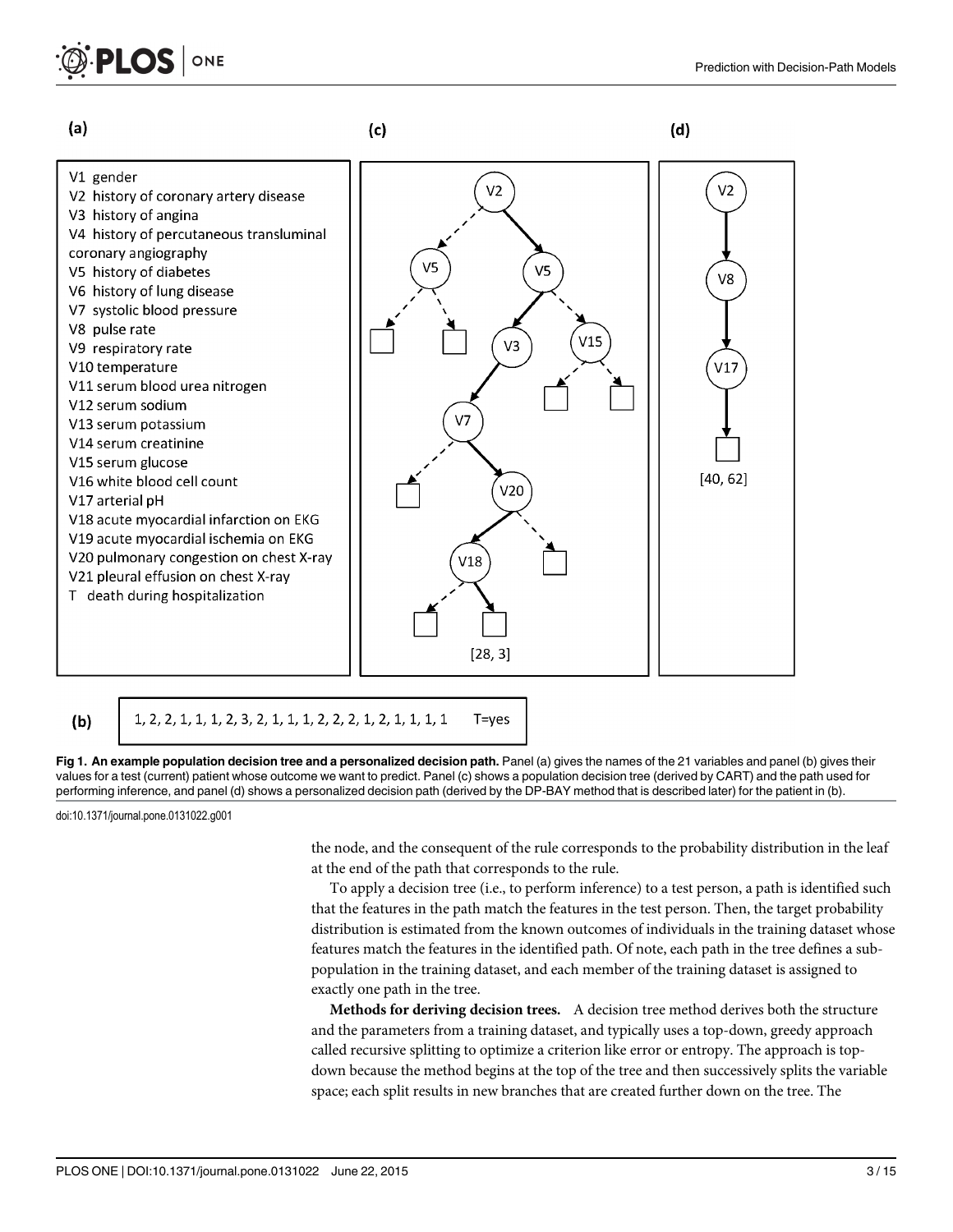<span id="page-3-0"></span>approach is greedy because at each step, the best split is made at that particular step, rather than looking ahead and picking a split that will lead to a better tree in some future step.

Typically, the top-down approach results in a tree that is too complex and likely overfits the data leading to poor predictive performance. To obtain a parsimonious model, the tree growing phase is followed with a tree pruning phase when branches are pruned from the bottom of the tree to obtain a final smaller tree.

Decision tree methods differ in the criterion that is used for selecting the variable to be split at each step. Common criteria include the Gini index (used by CART), information gain (used by ID3 and C4.5), and misclassification error  $[11]$  $[11]$ .

### Lazy decision trees

Given a training dataset and a test person not in the training dataset, the lazy decision tree method derives a decision path that is guided by the features of the test person. The method uses a greedy approach to successively select features to add to the path; at each step a feature is chosen such that it optimizes the selected splitting criterion. After a feature is selected only those individuals in the training dataset who match the features in the path derived so far are retained to derive the remaining part of the path.

Friedman et al.  $[12]$  were the first to implement a lazy decision tree method called LazyDT and used information gain as the splitting criterion. When compared to several decision tree methods including ID3, C4.5 without pruning, and C4.5 with pruning, LazyDT had higher predictive accuracy overall and performed substantially better than ID3 and C4.5 without pruning. The main limitation of LazyDT is that it does not perform pruning and hence it may overfit.

# Decision Path Methods

In this section, we first provide a small illustrative example to contrast the population tree model with the personalized decision-path model, and later describe the decision path (DP) methods that we have developed and evaluated. The DP methods derive a decision-path model for each member of a test dataset and use it to predict an outcome of interest. As currently implemented, these methods handle only discrete predictor variables and target (outcome) variables.

We developed and implemented three DP methods that differ in the splitting criterion that is used: 1) the DP-BAY method uses a Bayesian score as the splitting criterion, 2) the DP-IG method uses information gain as the criterion, and 3) the DP-AUC method uses area under the ROC curve (AUC) as the criterion. The first two DP methods optimize a Bayesian measure and an information-theoretic measure, respectively, and the last method optimizes the AUC evaluation criterion. For the experiments described in this paper, we only consider datasets with binary target variables; however, the splitting criterions based on the Bayesian score, information gain, and the AUC are readily applicable with no (for the Bayesian score and information gain) or little (for the AUC) modification to discrete target variables with more than two states.

#### Population decision tree versus personalized decision path

[Fig 1](#page-2-0) gives an example of a CART model and a personalized decision path (using the DP-BAY method that is described later) that were derived from a heart failure dataset that is described in the Experimental Methods section (see heart failure-d in [Table 1\)](#page-4-0). Briefly, this dataset contains 21 predictor variables and a binary outcome variable denoting *death* during hospitalization (that takes the values no and yes). Panel (a) gives the names of the 21 variables and panel (b) gives their values for a test (current) patient whose outcome we want to predict. Panel (c) shows the decision tree derived by CART and the path used for performing inference, and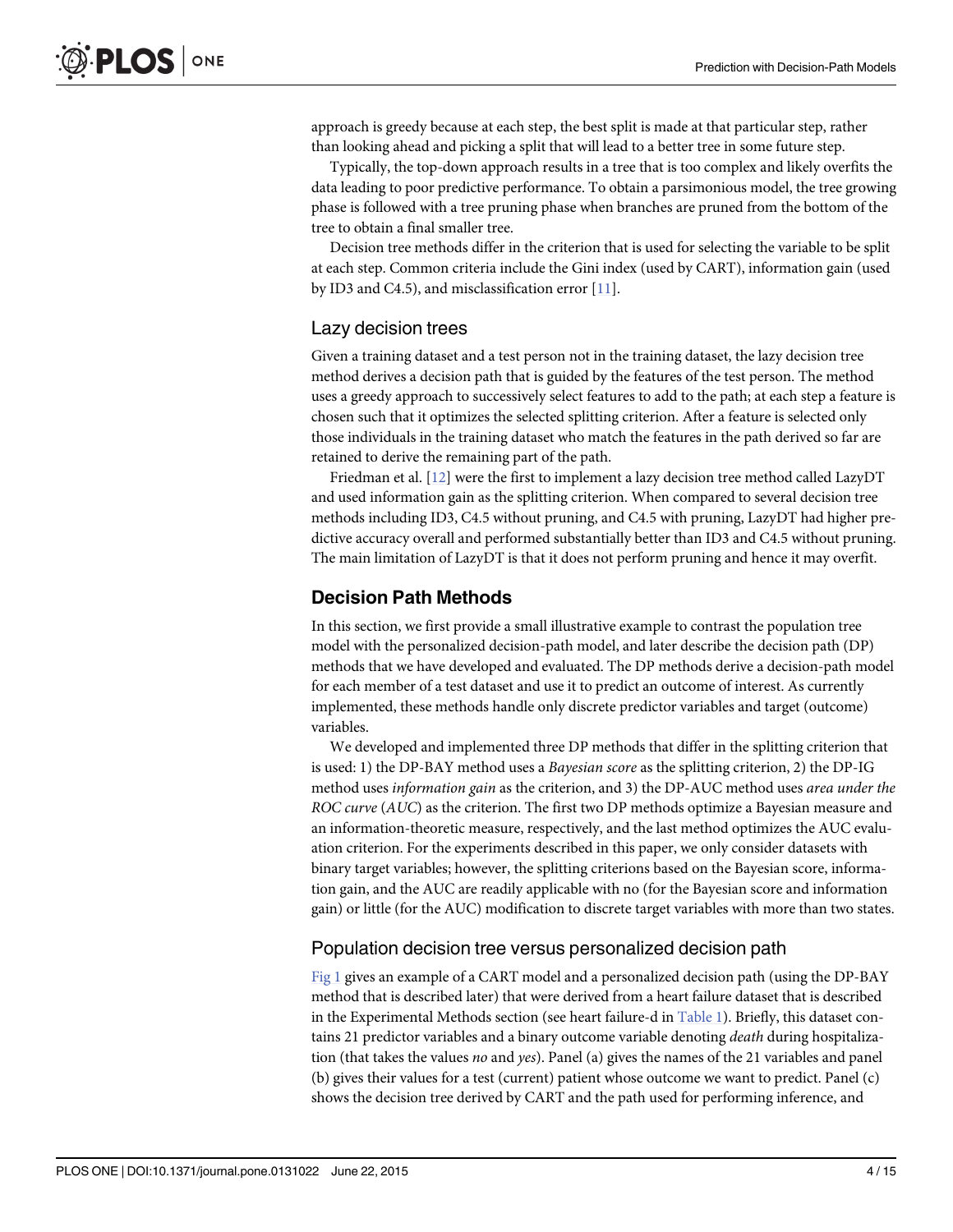#### <span id="page-4-0"></span>[Table 1.](#page-3-0) Brief descriptions of the datasets.

| <b>Dataset</b>  | # Variables (cnt + dsc = total | <b>Target variable</b>     | Sample size | Positive outcome count (percent) |
|-----------------|--------------------------------|----------------------------|-------------|----------------------------------|
| pneumonia       | $38 + 120 = 158$               | dire outcome               | 2.287       | 261 (11.4%)                      |
| sepsis-d        | $7 + 14 = 21$                  | death                      | 1.673       | 189 (11.3%)                      |
| sepsis-s        | $7 + 14 = 21$                  | severe sepsis              | 1,673       | 478 (28.6%)                      |
| heart failure-d | $11 + 10 = 21$                 | death                      | 11,178      | 500 (4.5%)                       |
| heart failure-c | $11 + 10 = 21$                 | complications incld. death | 11.178      | 1,255 (11.2%)                    |
| <b>HIT</b>      | $50 + 9 = 59$                  | HIT                        | 549         | 76 (13.8%)                       |
| Alzheimer       | $0 + 100 = 100$                | Alzheimer's disease        | 1,411       | 861 (61.0%)                      |

The # Variables column gives the number of continuous (cnt) and discrete (dsc) predictor variables, as well as the total number of variables (which excludes the target variable). The target variables are all binary and denote the presence or absence of a clinical outcome.

doi:10.1371/journal.pone.0131022.t001

panel (d) shows the decision path derived by the DP-BAY method. For the test patient, the CART model yields the counts  $(28, 3)$  for the outcome values [no, yes], while decision-path model yields the counts (40, 62). Using a probability threshold of 0.5, the CART model wrongly predicts that the outcome is no for death, while the decision-path model correctly predicts that the outcome is yes for death. Moreover, the decision-path is a simpler model with a smaller number of features (three) compared to the path in the tree that has a larger (seven) number of features.

Of note, for some patients the path identified by the personalized method also exists in the CART model; in this case the personalized path and the population tree produce identical predictions. However, in other patients, the personalized path does not exist in the population tree (as in the example shown in  $Fig 1$ ), and, the two methods, in general, produce different predictions.

# The DP-BAY method

We describe the DP-BAY method in detail and then briefly summarize how the other two DP methods differ from it. First, we describe the decision-path model, and then we provide details of the search strategy employed by DP-BAY to identify high scoring models.

**Decision-path model.** A decision-path model M consists of a pair  $(S, \theta)$  where S is a path and  $\theta$  are the parameters of the probability distribution over target T. The path S consists of a conjunction (union) of *J* features  $V_1 = v_1 \wedge V_2 = v_2 \wedge V_j = v_j \dots \wedge V_J = v_J$  where the variable list  $V_S = (V_1, V_2, \ldots, V_j, \ldots, V_J)$  contains a subset of all variables V in the domain and the list  $v_S$  $(v_1,v_2,...,v_j,...,v_J)$  contains the corresponding variable-values in the test person. The parameter list  $\theta = (\theta_1, \theta_2, \ldots, \theta_k, \ldots, \theta_K)$  denotes the K parameters of the multinomial distribution  $P(T |$  $V_S = v_S$ ) over the target variable T conditioned on  $V_S = v_S$  and the values of the parameters are estimated from the individuals in the training dataset that satisfy  $V_s = v_s$ . To control for overfitting, we use a Bayesian estimator called the BDeu measure for calculating the probability parameters [\[13\]](#page-14-0); the parameter  $\theta_k$  is given by

$$
\theta_k \equiv P(T = k | V_s = v_s) = \frac{\alpha_k + N_k}{\alpha + N}, \qquad (1)
$$

where (1) N is the number of individuals in the training dataset D that satisfy  $V_s = v_s$  and  $N_k$  is the number of individuals that satisfy  $V_S = v_S$  and  $T = k$ , (2)  $N = \sum_k N_k$ , (3)  $\alpha_k$  is a parameter prior that can be interpreted as belief equivalent to having previously (prior to obtaining D) seen  $\alpha_k$  individuals that satisfy  $V_s = v_s$  and  $T = k$ , and (4)  $\alpha = \sum_k \alpha_k$ . The parameter  $\alpha$  is called the prior equivalent sample size (pess) and controls how much smoothing occurs in estimating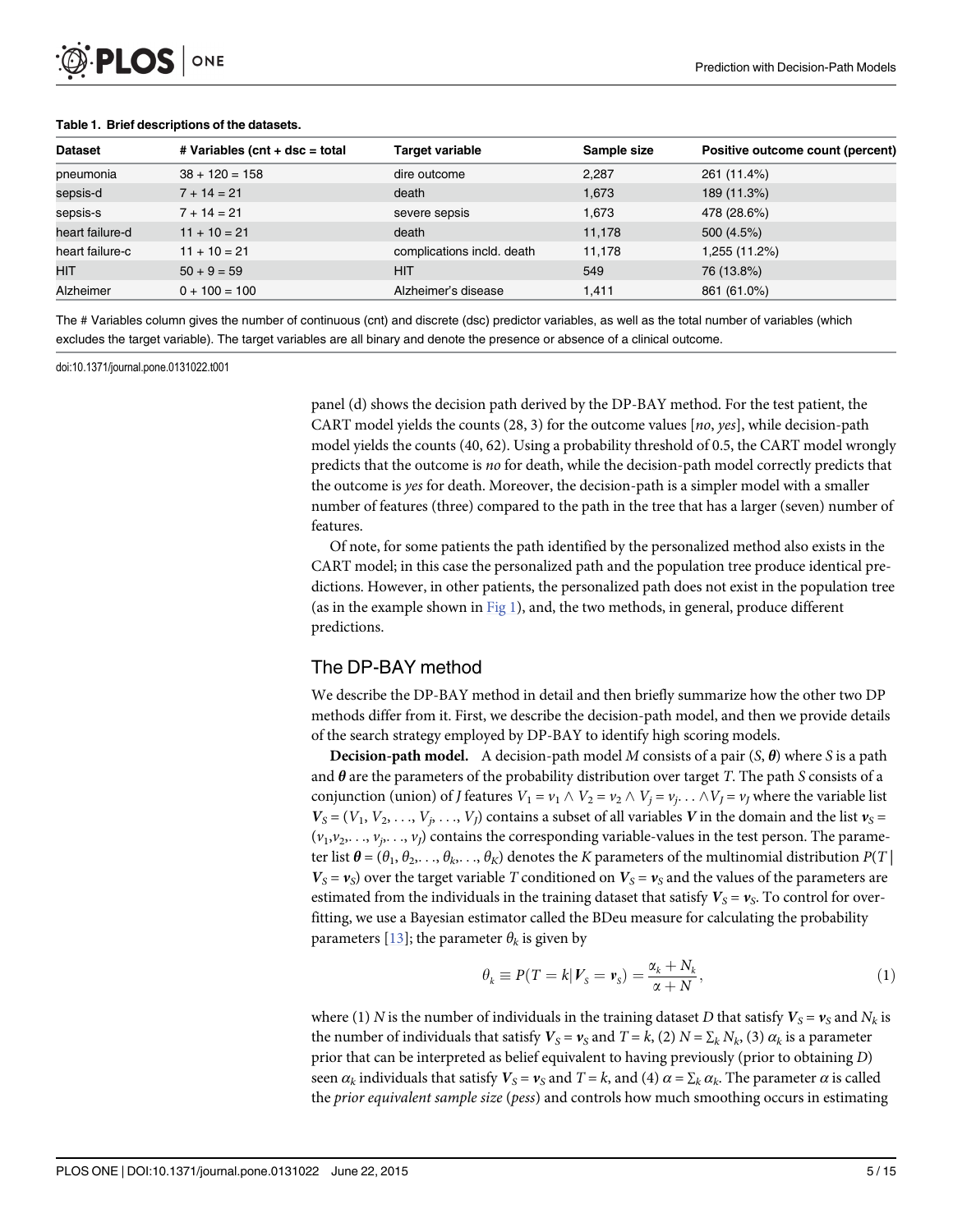<span id="page-5-0"></span>

|    | $DP-BAY$ (Var, D, Test)                                                                                            |
|----|--------------------------------------------------------------------------------------------------------------------|
|    | INPUT:<br>Var is a set of predictor variables,                                                                     |
|    | $D$ is a training dataset of individuals described using $Var$ and target variable $T$ ,                           |
|    | Test is a test person that is not in $D$ and whose $T$ is to be predicted                                          |
|    | OUTPUT: estimated probability parameters of $T$ for Test                                                           |
|    |                                                                                                                    |
| 1  | $S =$ path with no variables                                                                                       |
| 2  | $BayScore = Bayesian score$ computed from counts of T in D using Equation 4                                        |
| 3  | Store BayScore with S                                                                                              |
| 4  | LOOP till <i>Var</i> is empty or <i>D</i> is empty or all individuals in <i>D</i> have the same value for <i>T</i> |
| 5  | $BayScoreBest = -infinity$                                                                                         |
| 6  | FOR each variable $V$ in $Var$ whose value is not missing and takes the value $v$ in Test DO                       |
| 7  | <i>DTemp</i> = individuals in <i>D</i> with $V = v$                                                                |
| 8  | <i>BayScoreTemp</i> = Bayesian score computed from counts of T in DTemp and from counts of T                       |
|    | in $D$ – $DTemp$                                                                                                   |
| 9  | IF BayScoreTemp > BayScoreBest THEN                                                                                |
|    | 10<br>BayScoreBest = BayScoreTemp                                                                                  |
| 11 | $V$ <i>Rest</i> = $V$                                                                                              |
|    | <b>END IF</b><br>12                                                                                                |
| 13 | <b>END FOR</b>                                                                                                     |
|    | IF a <i>VBest</i> is found THEN<br>14                                                                              |
|    | 15<br>$S =$ add <i>VBest</i> to S                                                                                  |
|    | $Var$ = remove <i>VBest</i> from <i>Var</i><br>16                                                                  |
| 17 | $D = DTemp$ corresponding to <i>VBest</i>                                                                          |
| 18 | Store BayScoreBest with VBest in S                                                                                 |
|    | 19<br><b>ELSE</b>                                                                                                  |
|    | <b>EXIT from LOOP</b><br>20                                                                                        |
| 21 | <b>END IF</b>                                                                                                      |
|    | 22 END LOOP                                                                                                        |
|    | 23 $PS$ = Prune S bottom-up to the predictor in S that has the highest BayScore                                    |
|    | 24 RETURN the probability parameters of $T$ that are estimated using training data that satisfy $PS$               |
|    |                                                                                                                    |

#### Fig 2. Pseudocode for the DP-BAY method.

doi:10.1371/journal.pone.0131022.g002

probability parameters; the higher is pess, the greater is the smoothing that occurs [[13](#page-14-0)]. For the DP methods used in this paper, we assume a simple non-informative prior and set  $\alpha_k = 1/K$ where K is the number of values that  $T$  can take. In the datasets that we use, the target is binary and hence  $K$  is equal to 2.

Search strategy. The pseudocode for DP-BAY is given in Fig 2. The DP-BAY method uses greedy forward-stepping search to identify features to add to S. Given a training dataset and a test person for whom we want to estimate the distribution of T, DP-BAY begins with S that has no features. It successively adds features to S by identifying at each step the best feature to add using a Bayesian score.

At some point in the search, let M have the path S, let  $D$  be the set of training individuals that satisfy S, and let  $V = v$  in the test person be a candidate predictor variable under consideration. Then,  $V = v$  is temporarily added to the current path S to obtain S' and the Bayesian score for S' is computed from 1) DTemp that contains training individuals that satisfy S' (line 7) in Fig 2), and 2) D–DTemp that contains training individuals that satisfy S but not S'. The details of the Bayesian score are given in the next section. The reason we use DTemp and D-DTemp rather than only DTemp to evaluate V is because each candidate variable V will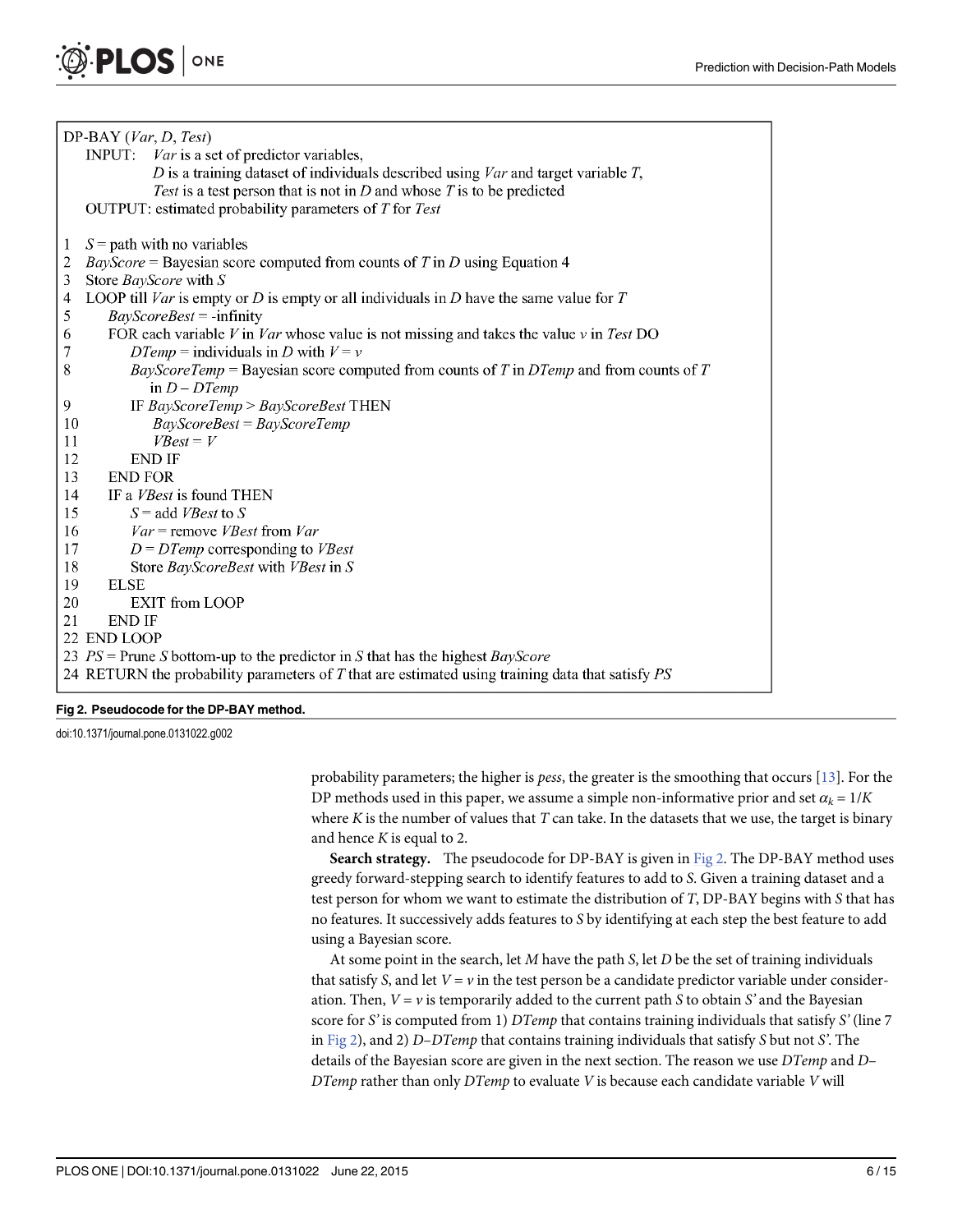<span id="page-6-0"></span>potentially result in a DTemp with a different number of individuals and we wish to evaluate potential variables on the same set of individuals. The growth of the path is terminated when no more features are available, no more training individuals are available, or the remaining individuals all have the same value for T.

DP-BAY performs pruning to reduce overfitting as follows. During the growing phase, DP-BAY records the corresponding Bayesian score that is associated with each new feature that is added to S. Pruning is performed on S bottom-up so that the final feature in S is associated with the highest score recorded during the growing phase (see line 23 in Fig  $2$ ). The probability parameters of the pruned path PS are estimated from the training data that satisfy PS, and this model is returned by the method. Variables whose values are missing in the test person are handled naturally by not considering them as candidate variables in line 6 in [Fig 2.](#page-5-0)

Bayesian model score. We outline a set of equations that lead up to the Bayesian score that we use to evaluate S' which is obtained from path S by temporarily adding a candidate variable V. We seek to derive the posterior probability  $P(S | D)$  using Bayes theorem as follows:

$$
P(S'|D) = P(S'|DTemp, D - DTemp)
$$
  
= 
$$
\frac{P(DTemp, D - DTemp|S)P(S')}{\sum_{S} P(DTemp, D - DTemp|S)P(S')} = \frac{P(DTemp, D - DTemp|S)P(S')}{P(DTemp, D - DTemp)}.
$$
 (2)

Since  $P(D) = P(DTemp, D-DTemp)$  is a constant,  $P(S | D)$  is proportional to  $P(DTemp, D)$  $-DTemp \mid S' \rangle \times P(S')$  where  $P(S')$  is the prior probability of S'. We assume that every path S is equally likely a priori. Thus,  $P(S | D)$  is proportional to  $P(S | DTemp, D-DTemp)$ , which can be computed in closed form under the assumptions of multinomial sample, parameter independence, and parameter modularity [\[13](#page-14-0)]. Given that the prior probabilities of the parameter set follow Dirichlet distributions, the Bayesian score is given by:

$$
P(DTemp, D - DTemp|S') = \prod_{j=1}^{2} \left( \frac{\Gamma(\alpha_j)}{\Gamma(N_j + \alpha_j)} \times \prod_{k=1}^{K} \frac{\Gamma(N_{jk} + \alpha_{jk})}{\Gamma(\alpha_{jk})} \right).
$$
 (3)

The symbol  $\Gamma$  represents the gamma function. The variable *j* indexes the two samples *DTemp* and D-DTemp. In each sample, the variable k indexes the counts for each of the K values of T.  $N_{1k}$  is the number of individuals in DTemp that take the value k for T. Similarly,  $N_{2k}$  is the number of individuals in *D-DTemp* that take the value  $k$  for *T*. Here,  $N_j = \sum_{k=1}^K N_{jk}$ . The  $\alpha_{jk}$ represent the Dirichlet parameters of the prior probability distribution of the parameters, and  $\alpha_j = \sum\nolimits_{k = 1}^K {{\alpha_{jk}}} .$ 

The terms in Eq  $(3)$  can become so small that they cause problems in computing with adequate numerical precision. Thus, it is better to calculate them in logarithmic form, and we define the Bayesian score for a predictor V that is under consideration as:

$$
BayScore(V) = \sum_{j=1}^{2} \left( \frac{log \Gamma(\alpha_j)}{log \Gamma(N_j + \alpha_j)} + \sum_{k=1}^{K} \frac{log \Gamma(N_{jk} + \alpha_{jk})}{log \Gamma(\alpha_{jk})} \right).
$$
 (4)

For the experiments described in this paper, we assume a simple non-informative parameter prior and set  $\alpha_{ik} = 1 / K$  where K is the number of values that T can take. In the datasets that we use, since the target is binary K is equal to 2,  $\alpha_{ik}$  is equal to ½, and  $\alpha_i$  is equal to 1.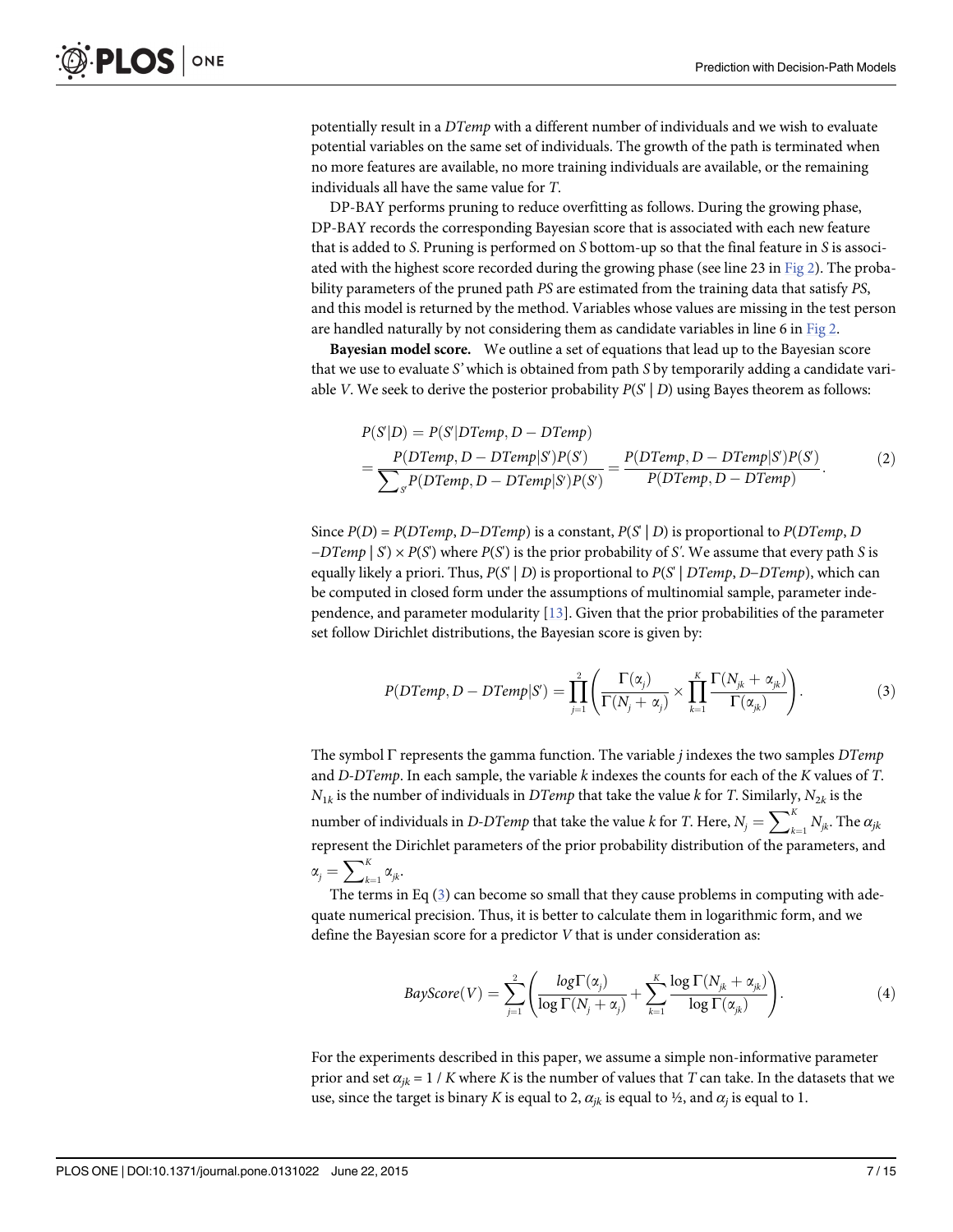# <span id="page-7-0"></span>The DP-IG method

The DP-IG method differs from DP-BAY in that it uses information gain (IG) instead of the Bayesian score. Information gain for a predictor V that is under consideration is given by

$$
IG(V) = H(D) - \frac{|DTemp|}{|D|} H(DTemp) - \frac{|D - DTemp|}{|D|} H(D - DTemp), \tag{5}
$$

where  $H(E)$  denotes entropy of a dataset E and is given by the expression

$$
H(E) = -\sum_{k} P(T = k) \log_2 P(T = k), \tag{6}
$$

where  $P(T = k)$  is the proportion of the dataset E that includes samples that have the value k for T. Thus, the DP-IG method uses Eq (5) instead of Eq ([4\)](#page-6-0) in [Fig 2.](#page-5-0) The DP-IG method is similar to LazyDT in that it uses information gain; however, DP-IG differs from LazyDT in that the latter performs pruning and uses the BDeu measure for calculating the probability parameters to prevent overfitting.

# The DP-AUC method

The pseudocode for DP-AUC method is given in [Fig 3.](#page-8-0) DP-AUC differs from the other two algorithms in that it uses AUC to evaluate S' which is obtained from path S by temporarily adding a candidate variable  $V$ . Computing the AUC requires obtaining a prediction for  $T$  for each person in the training set of individuals that matches S'. This is done using leave-one-out cross validation. Specifically, one of the training individuals that matches S' is left out and Eq  $(1)$  is used to estimate the parameters of the distribution over  $T$  for the left-out person from the remaining training individuals that match  $S'$ . Using the probability parameters, a probabilistic prediction is obtained for T for the left-out person with the following equation:

$$
P(T = p | V_s = v_s) = \theta_p, \tag{7}
$$

where p denotes the positive value of the target variable and  $\theta_p$  is the parameter estimate for the positive value. The process is repeated by leaving out each of the training individuals in turn so that a prediction is obtained for each person. Using this leave-on-out method for computing predictions, the AUC for S' is computed from the predictions for the individuals in DTemp and the individuals in  $D$ – $DTemp$  (see line 11 in [Fig 3\)](#page-8-0).

# Experimental Methods

In this section we describe the datasets, the experimental methods, and the performance measures that we used to evaluate the methods.

#### **Datasets**

We used four clinical datasets and one genomic dataset. The clinical datasets included 1) a pneumonia dataset with one outcome, 2) a sepsis dataset with two outcomes that are labelled sepsis-d and sepsis-s (see [Table 1](#page-4-0)), 3) a heart failure dataset with two outcomes that are labeled heart failure-d and heart failure-c (see [Table 1](#page-4-0)), and 4) a heparin induced thrombocytopenia (HIT) dataset with one outcome. The genomic dataset is on Alzheimer's disease. All of the datasets were collected in other studies, and made available for this study by the researchers who had originally collected the data. Waiver of consent was obtained, and patient records/ information was anonymized and de-identified prior to analysis. The University of Pittsburgh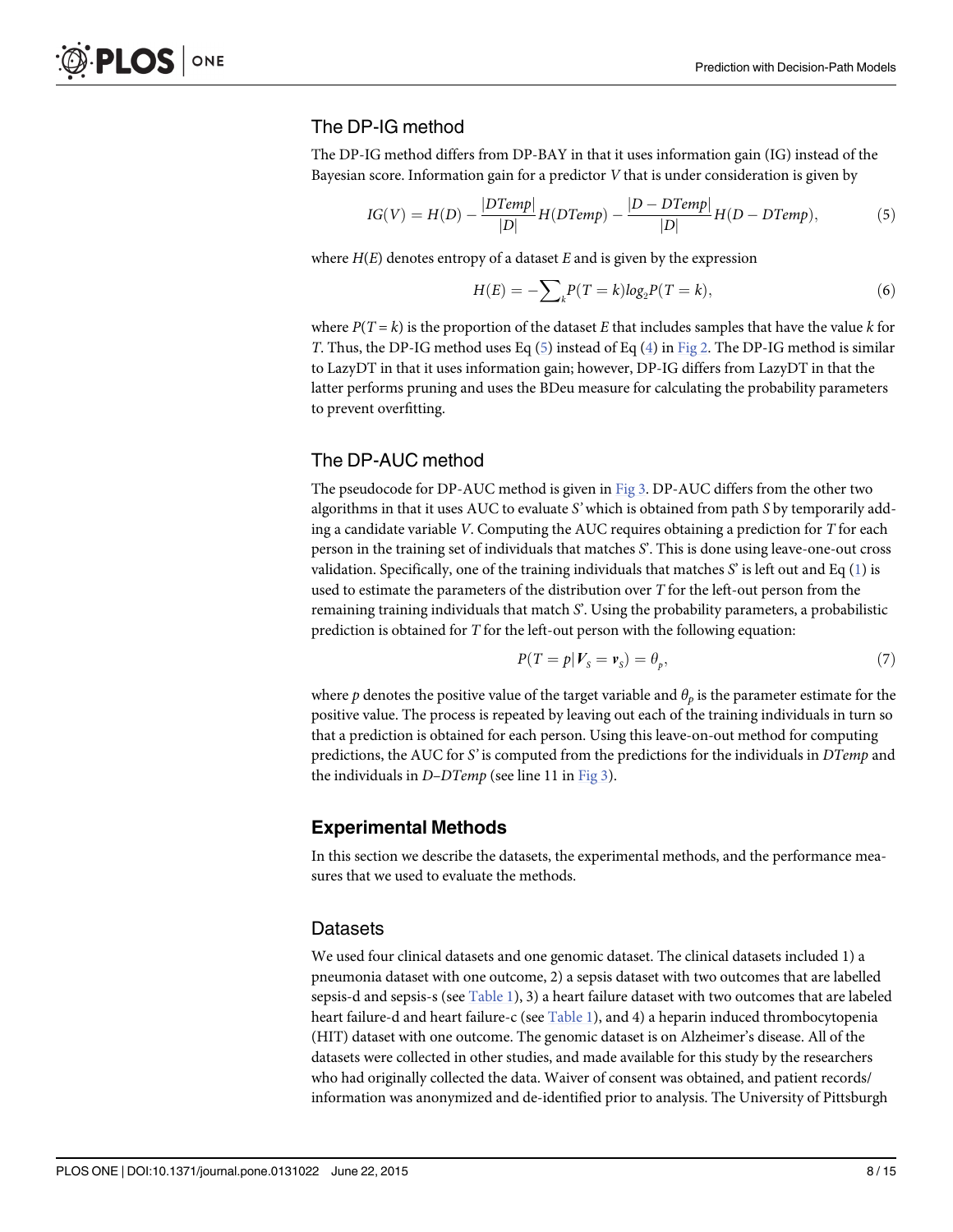<span id="page-8-0"></span>

| INPUT:<br>Var is a set of predictor variables,<br>$D$ is a training dataset of individuals described using $Var$ and target variable $T$ ,<br>Test is a test person that is not in $D$ and whose $T$ is to be predicted<br>OUTPUT: estimated probability parameters of $T$ for Test<br>$S =$ path with no variables<br>1<br>$Pred$ = predicted probability distribution for T for each person in D estimated using<br>2<br>leave-one-out cross validation (LOOCV) with Equation 7<br>$Auc = AUC$ computed from <i>Pred</i><br>3<br>Store Auc with S<br>4<br>LOOP until <i>Var</i> is empty or <i>D</i> is empty or all individuals in <i>D</i> have the same value for <i>T</i><br>5<br>$AucBest = -infinity$<br>6<br>$VBest = null$<br>7<br>8<br>FOR each variable V in Var whose value is not missing and takes the value v in Test DO<br>$DTemp =$ individuals in D with $V = v$<br>9<br>$PredTemp$ = predicted probability distribution for T for each person in DTemp estimated using LOOCV<br>10<br>$AuCTemp = AUC$ computed from <i>PredTemp</i> for individuals in <i>DTemp</i> and from <i>Pred</i> for individuals<br>11<br>in $D$ – $DTemp$<br>IF $AucTemp > AucBest THEN$<br>12<br>13<br>$AucBest = AucTemp$<br>$V$ <i>Rest</i> = $V$<br>14<br>15<br><b>END IF</b><br>16<br><b>END FOR</b><br>17<br>IF VBest is not null THEN<br>18<br>$S =$ add <i>VBest</i> to S<br>19<br>$Var$ = remove <i>VBest</i> from <i>Var</i><br>20<br>$D = DTemp$ corresponding to <i>VBest</i><br>$Pred = PredTemp$ corresponding to $VBest$<br>21<br>22<br>$Auc = AUC$ computed from <i>Pred</i><br>23<br>Store Auc with VBest in S<br>24<br><b>ELSE</b><br>25<br>EXIT from LOOP<br>26<br><b>END IF</b><br>27 END LOOP<br>28 Prune $S$ bottom-up to the predictor in $S$ that has the highest AUC<br>29 RETURN the probability parameters of T that are estimated using <i>Pred</i> corresponding to S | DP-AUC (Var, D, Test) |  |
|-------------------------------------------------------------------------------------------------------------------------------------------------------------------------------------------------------------------------------------------------------------------------------------------------------------------------------------------------------------------------------------------------------------------------------------------------------------------------------------------------------------------------------------------------------------------------------------------------------------------------------------------------------------------------------------------------------------------------------------------------------------------------------------------------------------------------------------------------------------------------------------------------------------------------------------------------------------------------------------------------------------------------------------------------------------------------------------------------------------------------------------------------------------------------------------------------------------------------------------------------------------------------------------------------------------------------------------------------------------------------------------------------------------------------------------------------------------------------------------------------------------------------------------------------------------------------------------------------------------------------------------------------------------------------------------------------------------------------------------------------------------------------------------------------------------------------------------------------------------------------------------------------|-----------------------|--|
|                                                                                                                                                                                                                                                                                                                                                                                                                                                                                                                                                                                                                                                                                                                                                                                                                                                                                                                                                                                                                                                                                                                                                                                                                                                                                                                                                                                                                                                                                                                                                                                                                                                                                                                                                                                                                                                                                                 |                       |  |
|                                                                                                                                                                                                                                                                                                                                                                                                                                                                                                                                                                                                                                                                                                                                                                                                                                                                                                                                                                                                                                                                                                                                                                                                                                                                                                                                                                                                                                                                                                                                                                                                                                                                                                                                                                                                                                                                                                 |                       |  |
|                                                                                                                                                                                                                                                                                                                                                                                                                                                                                                                                                                                                                                                                                                                                                                                                                                                                                                                                                                                                                                                                                                                                                                                                                                                                                                                                                                                                                                                                                                                                                                                                                                                                                                                                                                                                                                                                                                 |                       |  |
|                                                                                                                                                                                                                                                                                                                                                                                                                                                                                                                                                                                                                                                                                                                                                                                                                                                                                                                                                                                                                                                                                                                                                                                                                                                                                                                                                                                                                                                                                                                                                                                                                                                                                                                                                                                                                                                                                                 |                       |  |
|                                                                                                                                                                                                                                                                                                                                                                                                                                                                                                                                                                                                                                                                                                                                                                                                                                                                                                                                                                                                                                                                                                                                                                                                                                                                                                                                                                                                                                                                                                                                                                                                                                                                                                                                                                                                                                                                                                 |                       |  |
|                                                                                                                                                                                                                                                                                                                                                                                                                                                                                                                                                                                                                                                                                                                                                                                                                                                                                                                                                                                                                                                                                                                                                                                                                                                                                                                                                                                                                                                                                                                                                                                                                                                                                                                                                                                                                                                                                                 |                       |  |
|                                                                                                                                                                                                                                                                                                                                                                                                                                                                                                                                                                                                                                                                                                                                                                                                                                                                                                                                                                                                                                                                                                                                                                                                                                                                                                                                                                                                                                                                                                                                                                                                                                                                                                                                                                                                                                                                                                 |                       |  |
|                                                                                                                                                                                                                                                                                                                                                                                                                                                                                                                                                                                                                                                                                                                                                                                                                                                                                                                                                                                                                                                                                                                                                                                                                                                                                                                                                                                                                                                                                                                                                                                                                                                                                                                                                                                                                                                                                                 |                       |  |
|                                                                                                                                                                                                                                                                                                                                                                                                                                                                                                                                                                                                                                                                                                                                                                                                                                                                                                                                                                                                                                                                                                                                                                                                                                                                                                                                                                                                                                                                                                                                                                                                                                                                                                                                                                                                                                                                                                 |                       |  |
|                                                                                                                                                                                                                                                                                                                                                                                                                                                                                                                                                                                                                                                                                                                                                                                                                                                                                                                                                                                                                                                                                                                                                                                                                                                                                                                                                                                                                                                                                                                                                                                                                                                                                                                                                                                                                                                                                                 |                       |  |
|                                                                                                                                                                                                                                                                                                                                                                                                                                                                                                                                                                                                                                                                                                                                                                                                                                                                                                                                                                                                                                                                                                                                                                                                                                                                                                                                                                                                                                                                                                                                                                                                                                                                                                                                                                                                                                                                                                 |                       |  |
|                                                                                                                                                                                                                                                                                                                                                                                                                                                                                                                                                                                                                                                                                                                                                                                                                                                                                                                                                                                                                                                                                                                                                                                                                                                                                                                                                                                                                                                                                                                                                                                                                                                                                                                                                                                                                                                                                                 |                       |  |
|                                                                                                                                                                                                                                                                                                                                                                                                                                                                                                                                                                                                                                                                                                                                                                                                                                                                                                                                                                                                                                                                                                                                                                                                                                                                                                                                                                                                                                                                                                                                                                                                                                                                                                                                                                                                                                                                                                 |                       |  |
|                                                                                                                                                                                                                                                                                                                                                                                                                                                                                                                                                                                                                                                                                                                                                                                                                                                                                                                                                                                                                                                                                                                                                                                                                                                                                                                                                                                                                                                                                                                                                                                                                                                                                                                                                                                                                                                                                                 |                       |  |
|                                                                                                                                                                                                                                                                                                                                                                                                                                                                                                                                                                                                                                                                                                                                                                                                                                                                                                                                                                                                                                                                                                                                                                                                                                                                                                                                                                                                                                                                                                                                                                                                                                                                                                                                                                                                                                                                                                 |                       |  |
|                                                                                                                                                                                                                                                                                                                                                                                                                                                                                                                                                                                                                                                                                                                                                                                                                                                                                                                                                                                                                                                                                                                                                                                                                                                                                                                                                                                                                                                                                                                                                                                                                                                                                                                                                                                                                                                                                                 |                       |  |
|                                                                                                                                                                                                                                                                                                                                                                                                                                                                                                                                                                                                                                                                                                                                                                                                                                                                                                                                                                                                                                                                                                                                                                                                                                                                                                                                                                                                                                                                                                                                                                                                                                                                                                                                                                                                                                                                                                 |                       |  |
|                                                                                                                                                                                                                                                                                                                                                                                                                                                                                                                                                                                                                                                                                                                                                                                                                                                                                                                                                                                                                                                                                                                                                                                                                                                                                                                                                                                                                                                                                                                                                                                                                                                                                                                                                                                                                                                                                                 |                       |  |
|                                                                                                                                                                                                                                                                                                                                                                                                                                                                                                                                                                                                                                                                                                                                                                                                                                                                                                                                                                                                                                                                                                                                                                                                                                                                                                                                                                                                                                                                                                                                                                                                                                                                                                                                                                                                                                                                                                 |                       |  |
|                                                                                                                                                                                                                                                                                                                                                                                                                                                                                                                                                                                                                                                                                                                                                                                                                                                                                                                                                                                                                                                                                                                                                                                                                                                                                                                                                                                                                                                                                                                                                                                                                                                                                                                                                                                                                                                                                                 |                       |  |
|                                                                                                                                                                                                                                                                                                                                                                                                                                                                                                                                                                                                                                                                                                                                                                                                                                                                                                                                                                                                                                                                                                                                                                                                                                                                                                                                                                                                                                                                                                                                                                                                                                                                                                                                                                                                                                                                                                 |                       |  |
|                                                                                                                                                                                                                                                                                                                                                                                                                                                                                                                                                                                                                                                                                                                                                                                                                                                                                                                                                                                                                                                                                                                                                                                                                                                                                                                                                                                                                                                                                                                                                                                                                                                                                                                                                                                                                                                                                                 |                       |  |
|                                                                                                                                                                                                                                                                                                                                                                                                                                                                                                                                                                                                                                                                                                                                                                                                                                                                                                                                                                                                                                                                                                                                                                                                                                                                                                                                                                                                                                                                                                                                                                                                                                                                                                                                                                                                                                                                                                 |                       |  |
|                                                                                                                                                                                                                                                                                                                                                                                                                                                                                                                                                                                                                                                                                                                                                                                                                                                                                                                                                                                                                                                                                                                                                                                                                                                                                                                                                                                                                                                                                                                                                                                                                                                                                                                                                                                                                                                                                                 |                       |  |
|                                                                                                                                                                                                                                                                                                                                                                                                                                                                                                                                                                                                                                                                                                                                                                                                                                                                                                                                                                                                                                                                                                                                                                                                                                                                                                                                                                                                                                                                                                                                                                                                                                                                                                                                                                                                                                                                                                 |                       |  |
|                                                                                                                                                                                                                                                                                                                                                                                                                                                                                                                                                                                                                                                                                                                                                                                                                                                                                                                                                                                                                                                                                                                                                                                                                                                                                                                                                                                                                                                                                                                                                                                                                                                                                                                                                                                                                                                                                                 |                       |  |
|                                                                                                                                                                                                                                                                                                                                                                                                                                                                                                                                                                                                                                                                                                                                                                                                                                                                                                                                                                                                                                                                                                                                                                                                                                                                                                                                                                                                                                                                                                                                                                                                                                                                                                                                                                                                                                                                                                 |                       |  |
|                                                                                                                                                                                                                                                                                                                                                                                                                                                                                                                                                                                                                                                                                                                                                                                                                                                                                                                                                                                                                                                                                                                                                                                                                                                                                                                                                                                                                                                                                                                                                                                                                                                                                                                                                                                                                                                                                                 |                       |  |
|                                                                                                                                                                                                                                                                                                                                                                                                                                                                                                                                                                                                                                                                                                                                                                                                                                                                                                                                                                                                                                                                                                                                                                                                                                                                                                                                                                                                                                                                                                                                                                                                                                                                                                                                                                                                                                                                                                 |                       |  |
|                                                                                                                                                                                                                                                                                                                                                                                                                                                                                                                                                                                                                                                                                                                                                                                                                                                                                                                                                                                                                                                                                                                                                                                                                                                                                                                                                                                                                                                                                                                                                                                                                                                                                                                                                                                                                                                                                                 |                       |  |
|                                                                                                                                                                                                                                                                                                                                                                                                                                                                                                                                                                                                                                                                                                                                                                                                                                                                                                                                                                                                                                                                                                                                                                                                                                                                                                                                                                                                                                                                                                                                                                                                                                                                                                                                                                                                                                                                                                 |                       |  |
|                                                                                                                                                                                                                                                                                                                                                                                                                                                                                                                                                                                                                                                                                                                                                                                                                                                                                                                                                                                                                                                                                                                                                                                                                                                                                                                                                                                                                                                                                                                                                                                                                                                                                                                                                                                                                                                                                                 |                       |  |
|                                                                                                                                                                                                                                                                                                                                                                                                                                                                                                                                                                                                                                                                                                                                                                                                                                                                                                                                                                                                                                                                                                                                                                                                                                                                                                                                                                                                                                                                                                                                                                                                                                                                                                                                                                                                                                                                                                 |                       |  |
|                                                                                                                                                                                                                                                                                                                                                                                                                                                                                                                                                                                                                                                                                                                                                                                                                                                                                                                                                                                                                                                                                                                                                                                                                                                                                                                                                                                                                                                                                                                                                                                                                                                                                                                                                                                                                                                                                                 |                       |  |
|                                                                                                                                                                                                                                                                                                                                                                                                                                                                                                                                                                                                                                                                                                                                                                                                                                                                                                                                                                                                                                                                                                                                                                                                                                                                                                                                                                                                                                                                                                                                                                                                                                                                                                                                                                                                                                                                                                 |                       |  |

#### [Fig 3. P](#page-7-0)seudocode for the DP-AUC method.

doi:10.1371/journal.pone.0131022.g003

Institutional Review Board approved this study. We provide brief descriptions of these datasets below (see [Table 1\)](#page-4-0).

Pneumonia dataset. Community acquired pneumonia is one of the most common infectious diseases and is an important cause of mortality and morbidity worldwide. The pneumonia dataset that we used contains several hundred clinical, laboratory, and radiographic variables on 2,287 adult patients who were admitted to a hospital with a diagnosis of community acquired pneumonia. The data was collected by the Pneumonia Patient Outcomes Research Team (PORT) in three geographical locations including Pittsburgh, Boston, and Halifax, Nova Scotia [\[14](#page-14-0)]. A variety of clinical data was collected at the time of presentation and several outcomes at 30 days were assessed. One key goal of the PORT project was to develop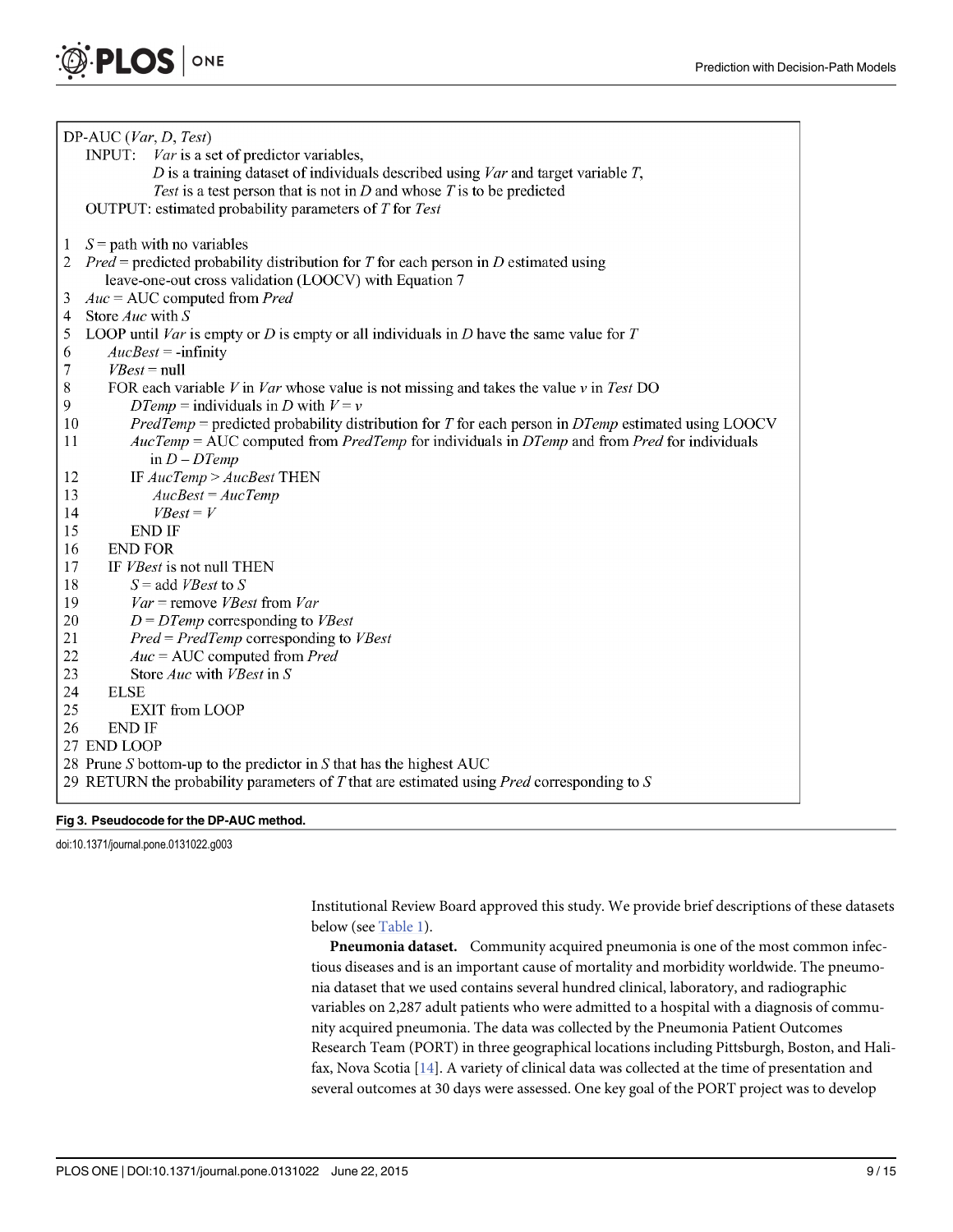<span id="page-9-0"></span>accurate criteria for prognosis of patients with pneumonia that could provide guidance on which patients should be hospitalized and which patients might be safely treated at home.

The binary outcome variable is called dire outcome. A patient was considered to have experienced a dire outcome if death occurred within 30 days of presentation or one or more specific, severe complications occurred during the hospitalization.

Sepsis dataset. Sepsis is a syndrome of systemic inflammation in response to infection that can result in multi-system organ dysfunction and failure. The sepsis dataset that we used contains 21 variables as predictors that included demographic, clinical, inflammatory markers, and genetic variables on 1,673 patients who were admitted to a hospital with a diagnosis community acquired pneumonia. The data was collected in the GenIMS (Genetic and Inflammatory Markers of Sepsis) project from patients presenting to the emergency departments of 28 hospitals in western Pennsylvania, Connecticut, Michigan, and Tennessee in the United States [\[15](#page-14-0)].

Two binary outcome variables, which were the focus of investigation in the original study, were selected for prediction: (1) the occurrence of death within 90 days of enrollment in the study, and (2) the development of severe sepsis during hospitalization.

Heart failure dataset. Heart failure affects 5 million people in the United States leading to about one million hospital admissions each year. The heart failure data we used was collected by 192 general acute care hospitals in Pennsylvania in the year 1999 and consists of heart failure patients who were hospitalized from the Emergency Departments. The dataset consists of 11,178 patients and 21 predictor variables that including demographic, clinical, laboratory, electrocardiographic, and radiographic findings[[16\]](#page-14-0).

Two binary outcome variables were selected for prediction: (1) the occurrence of death from any cause during the hospitalization, and (2) the development of one or more serious medical complications (including death) during the hospitalization.

Heparin induced thrombocytopenia (HIT) dataset. HIT is a life-threatening adverse event that may occur after exposure to heparin and is characterized by a greater than 50% fall in platelet count and is often associated with new thrombosis, typically occurring 5–14 days after the start of heparin. This dataset consists of 549 post-surgical cardiac patient cases who received heparin after surgery. The patient cases were represented by 59 features that were likely to be predictive of HIT. The binary outcome variable is the development of HIT, which was assessed by expert reviewers $[17]$  $[17]$  $[17]$ .

Alzheimer's disease genomic dataset. Alzheimer's disease is a neurodegenerative disease and is the most common cause of dementia associated with aging. The predominant form of the disease is called late-onset Alzheimer's disease (LOAD) in which the age of onset of symptoms is typically after 65 years. The dataset that we used comes from a genome-wide association study in which genotype data were collected on 1411 individuals, of which 861 had LOAD and 550 did not [\[18\]](#page-14-0). For each individual, the genotype data consists of 312,318 single nucleotide polymorphisms (SNPs) obtained after applying quality controls. We applied chi square to rank SNPs that are predictive of development of LOAD and used in our experiments the genotype data on the top ranked 100 SNPs. The binary outcome variable is development of LOAD.

#### **Experiments**

We implemented the DP methods in MATLAB (version R2012a). For the CART method we used the ClassificationTree implementation in MATLAB (version R2012a) with the modification that the predicted probabilities were estimated from counts in leaf nodes using  $Eq 1$  which uses smoothing since this smoothing is used by all the DP methods. We applied the DP-AUC, DP-IG, DP-BAY, and CART methods to predict the outcome variables in the datasets that are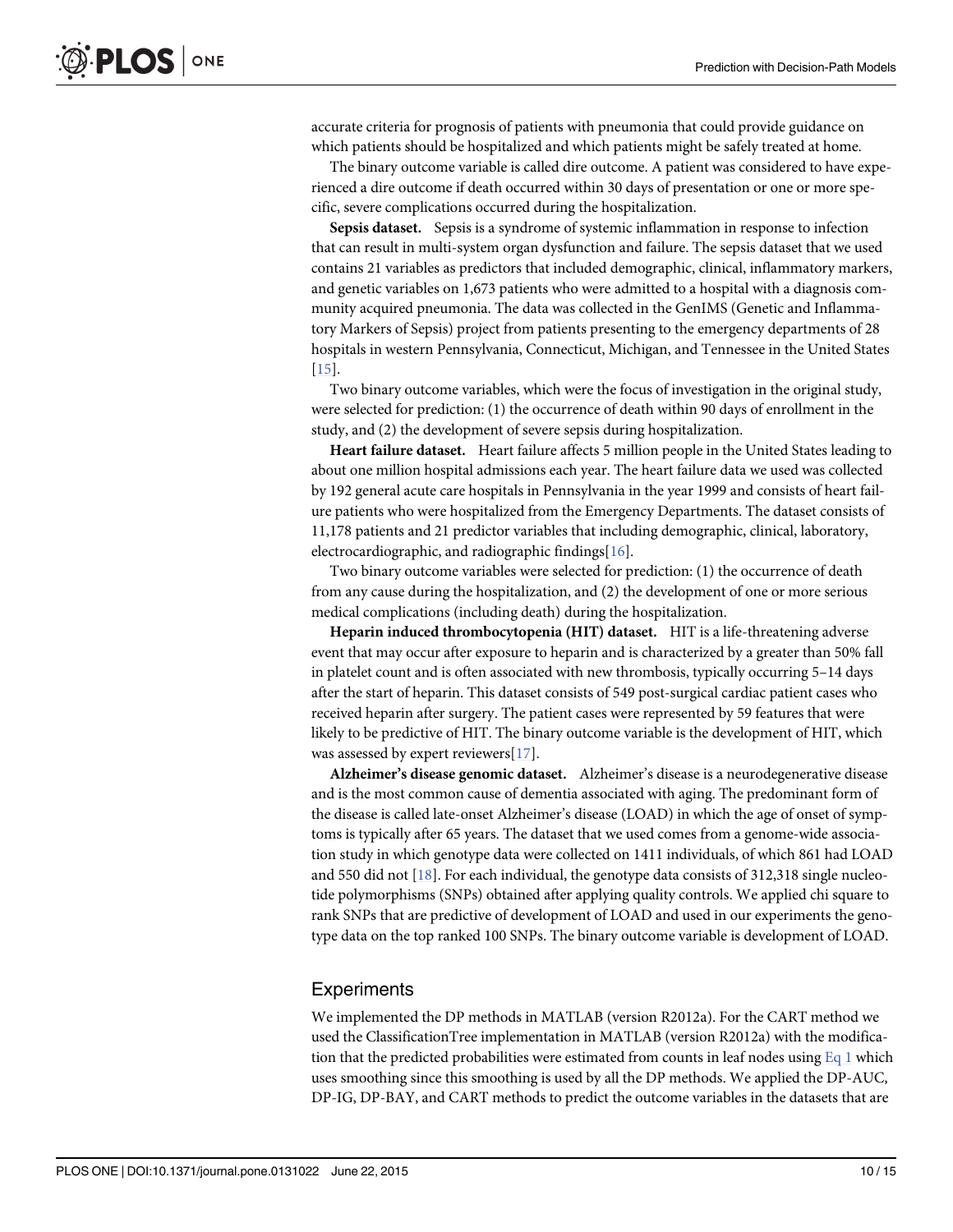#### <span id="page-10-0"></span>Table 2. AUCs for the datasets and outcomes shown in [Table 1](#page-4-0).

| <b>Dataset</b>  | <b>CART</b>         | <b>DP-AUC</b>          | <b>DP-IG</b>           | DP-BAY                 |
|-----------------|---------------------|------------------------|------------------------|------------------------|
| pneumonia       | 0.659(0.611, 0.707) | $0.654$ (0.626, 0.683) | 0.732(0.699, 0.765)    | 0.788(0.766, 0.811)    |
| sepsis-d        | 0.669(0.620, 0.718) | $0.746$ (0.715, 0.776) | $0.766$ (0.738, 0.795) | 0.757 (0.723, 0.792)   |
| sepsis-s        | 0.658(0.629, 0.687) | 0.670(0.644, 0.696)    | 0.710 (0.688, 0.732)   | 0.716(0.691, 0.742)    |
| heart failure-d | 0.682(0.653, 0.710) | 0.707(0.683, 0.730)    | 0.734(0.708, 0.761)    | $0.751$ (0.731, 0.770) |
| heart failure-c | 0.653(0.636, 0.670) | $0.644$ (0.630, 0.658) | 0.699(0.687, 0.712)    | $0.712$ (0.700, 0.725) |
| HIT             | 0.818(0.771, 0.864) | 0.847(0.811, 0.883)    | 0.830(0.790, 0.870)    | 0.849(0.811, 0.888)    |
| Alzheimer       | 0.624(0.589, 0.658) | 0.598(0.575, 0.621)    | 0.650(0.648, 0.692)    | 0.676(0.654, 0.698)    |
| Mean            | 0.680(0.634, 0.727) | 0.693(0.629, 0.756)    | 0.734(0.694, 0.773)    | $0.748$ (0.704, 0.792) |

For each method the table gives the mean AUC obtained from 20-fold cross-validation and 95% confidence intervals. The last row gives the mean AUC and 95% confidence intervals over all datasets. Highest mean AUC for each outcome is in bold.

doi:10.1371/journal.pone.0131022.t002

shown in [Table 1.](#page-4-0) We set the value of the pess parameter to 1 in  $Eq$  1. In the CART method we set the splitting criterion to "deviance" which uses information gain to select predictors to include in the decision tree. Continuous variables were discretized using the entropy-based method developed by Fayyad and Irani [\[19\]](#page-14-0).

We evaluated the methods using 20-fold cross-validation. Each dataset was randomly partitioned into 20 approximately equal sets, such that each set had a similar proportion of individuals who developed the positive outcome. For each method, we combined 19 sets and evaluated it on the remaining test set, and we repeated this process once for each possible test set. We thus obtained a prediction for the outcome variable for every individual in a dataset. The AUC and Brier-skill-score results reported in the next section are based on these predictions.

We ran all four methods on a PC with a two 1.80 GHz Intel Xeon processors and 32 GB of RAM, and running the 64-bit Windows 7 operating system.

# Performance measures

We evaluated the performance of the methods with AUC, which is a measure of discrimination and evaluates how well a method differentiates between a positive and negative outcome. We also evaluated the quality of the predictions with the Brier score and the Brier-skill score[\[20\]](#page-14-0). The Brier score (BS) is a widely used to assess the quality of probabilistic predictions of binary outcomes. BS is negatively oriented, assigning lower values to better predictions, and can take values between 0 and 1. We report 1 –BS rather than BS so that the score is positively oriented. The Brier skill score (BSS) compares a model's predictions to the predictions of a reference model such as a model that predicts with the prevalence of the positive outcome in the data. BSS is positively oriented, assigning higher values to better predictions, and can take values between negative infinity and 1. A BSS that is greater than 0 indicates that a model's predictions are better than the reference predictions and a BSS smaller than 0 indicates the opposite. Finally, for each of the DP methods, we examined the proportion of individuals for which the decision-path model produced a different prediction compared to the CART model.

# **Results**

# AUC results

Table 2 gives the AUCs for the four methods on seven outcomes in the five datasets. The results show that the highest average AUC is obtained by DP-BAY (mean = 0.748, 95% C.I. (0.704,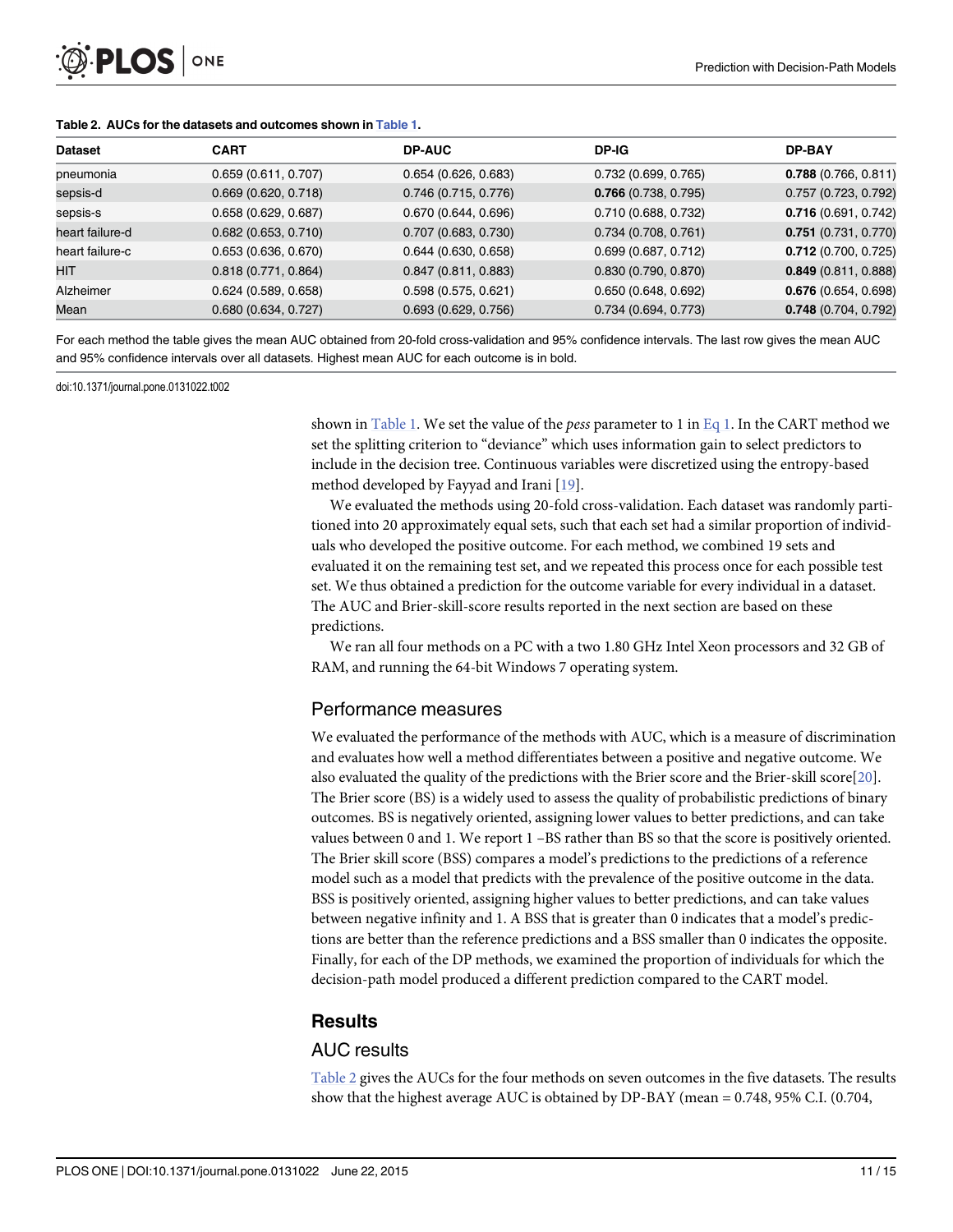#### Table 3. Two-sided paired-samples t test comparing the pairwise performance of the four methods on AUC.

|             | <b>CART</b> | <b>DP-AUC</b>   | <b>DP-IG</b>    | DP-BAY          |
|-------------|-------------|-----------------|-----------------|-----------------|
| <b>CART</b> |             | $-0.851(0.427)$ | $-5.290(0.002)$ | $-5.460(0.002)$ |
| DP-AUC      |             |                 | $-3.090(0.022)$ | $-3.260(0.017)$ |
| DP-IG       |             |                 |                 | $-1.860(0.113)$ |

In each cell in the table, the number on top is the mean difference between the method in the row and the method in the column and the number at the bottom is the corresponding p value. The mean difference is negative when method in the row has a lower AUC than the method in the column. Results in bold indicate p values of 0.05 or smaller.

doi:10.1371/journal.pone.0131022.t003

<span id="page-11-0"></span> $PLOS |$  ONE

0.792)) with DP-IG close behind. Table 3 shows results from pair-wise comparisons from a two-sided paired-samples t-test of the AUC performance of the methods. DP-BAY and DP-IG have statistically similar performance and both have statistically significantly better performance than either DP-AUC or CART at the 5% significance level.

# BS and BSS results

Table 4 provides the 1—BS and BSS results for the four methods on seven outcomes. The highest average  $1$ —BS and the highest average BSS are obtained by DP-BAY (mean = 0.80 for  $1$ — BS, mean = 0.15 for BSS) followed by DP-IG, DP-AUC, and CART in that order. [Table 5](#page-12-0) shows results from pair-wise comparisons from a two-sided paired-samples t-test of the BSS performance of the methods. DP-BAY and DP-IG have statistically similar performance and both have statistically significantly better performance than either DP-AUC or CART at the 5% significance level. Overall, the relative performances on the BSS by the four methods are similar to their relative performance on the AUC.

#### Differences in predictions between DP and CART methods

For each of the three DP methods, [Table 6](#page-12-0) shows the proportion of individuals for each of the datasets for which the DP method's prediction differed from CART's prediction. DP-IG, which uses an information theoretic criterion, had the smallest proportion of individuals where its predictions differed from that of CART (mean = 0.16). DP-AUC had the largest proportion of individuals where its predictions differed from that of CART (mean = 0.25) and the proportion for DP-BAY was between that of DP-IG and DP-AUC (mean = 0.19).

#### Table 4. BS and BSS for the datasets and outcomes shown in [Table 1.](#page-4-0)

| <b>Dataset</b>  | <b>CART</b> | <b>DP-AUC</b> | DP-IG       | DP-BAY      |
|-----------------|-------------|---------------|-------------|-------------|
| pneumonia       | 0.76/0.09   | 0.77/0.10     | 0.80 / 0.15 | 0.86/0.20   |
| sepsis-d        | 0.79/0.11   | 0.81 / 0.13   | 0.84/0.17   | 0.82 / 0.15 |
| sepsis-s        | 0.70 / 0.06 | 0.71/0.08     | 0.74/0.10   | 0.75/0.11   |
| heart failure-d | 0.73/0.08   | 0.74/0.08     | 0.79/0.11   | 0.81 / 0.13 |
| heart failure-c | 0.67 / 0.02 | 0.66 / 0.02   | 0.71/0.06   | 0.83/0.07   |
| <b>HIT</b>      | 0.84/0.16   | 0.86/0.19     | 0.86/0.19   | 0.88 / 0.22 |
| Alzheimer       | 0.62 / 0.07 | 0.61 / 0.05   | 0.66 / 0.12 | 0.68 / 0.14 |
| Mean            | 0.73/0.08   | 0.74/0.09     | 0.77/0.13   | 0.80 / 0.14 |

For each method the table gives the mean 1—BS and BSS obtained from 20-fold cross-validation. The last row gives the mean 1—BS and BSS over all datasets. Highest mean 1—BS and BSS for each outcome are in bold.

doi:10.1371/journal.pone.0131022.t004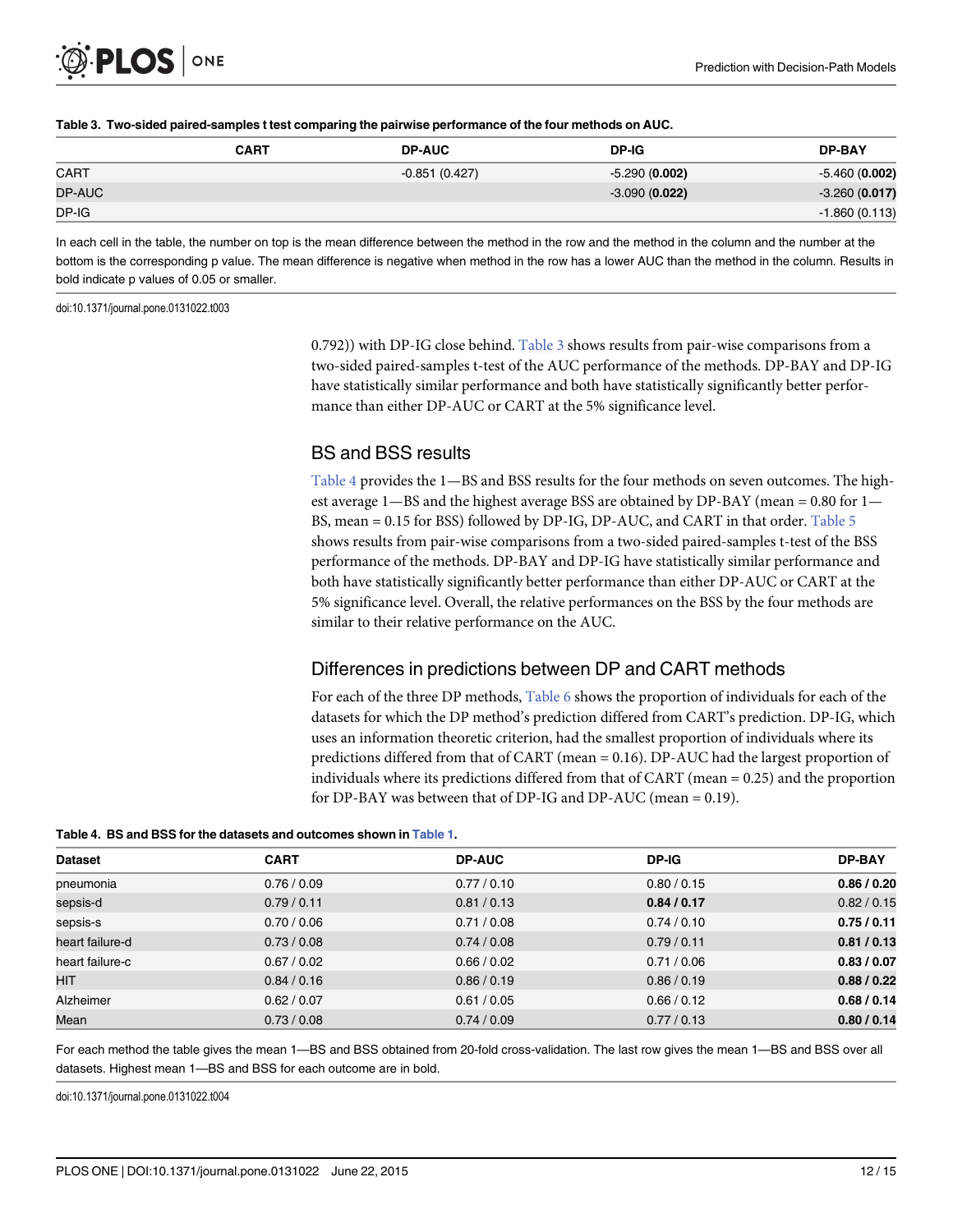#### [Table 5.](#page-11-0) Two-sided paired-samples t test comparing the pairwise performance of the four methods on BSS.

|        | <b>CART</b> | <b>DP-AUC</b>   | DP-IG           | <b>DP-BAY</b>   |
|--------|-------------|-----------------|-----------------|-----------------|
| CART   |             | $-0.851(0.427)$ | $-5.290(0.002)$ | $-5.460(0.002)$ |
| DP-AUC |             |                 | $-3.090(0.022)$ | $-3.260(0.017)$ |
| DP-IG  |             |                 |                 | $-1.860(0.113)$ |

In each cell in the table, the number on top is the mean difference between the method in the row and the method in the column and the number at the bottom is the corresponding p value. The mean difference is negative when method in the row has a lower BSS than the method in the column. Results in bold indicate p values of 0.05 or smaller.

doi:10.1371/journal.pone.0131022.t005

<span id="page-12-0"></span>**PLOS I** 

ONE

#### **Discussion**

The personalized decision-path methods are similar to instance-based methods. Instancebased methods store the training samples, identify a subgroup from the training samples when presented with a test sample, and use the subgroup to derive a prediction. The subgroup is identified using a distance metric that computes the distance between every training sample and the test sample based on the features in the test sample. The canonical instance-based method is the k nearest-neighbor (kNN) technique. Given a test sample, kNN selects the  $k$ most similar training samples, and returns the majority vote of the target values for the k training instances [[21\]](#page-14-0). In a similar fashion the decision-path methods identify a subgroup of the training samples that have the same features as the test sample; they differ from kNN in that only a subset of the features is used in determining the subgroup. It is important to note that instance-based and decision-path methods both use knowledge of features of the test sample that is being predicted but do not use information from other test samples in the test set that would lead to contamination during learning from knowledge of features in the test set samples.

The results show that two of the three personalized decision path methods, namely, DP-BAY and DP-IG performed significantly better than CART and DP-AUC in terms of both AUC and Brier scores. DP-BAY performed slightly better than DP-IG but not statistically significantly so. DP-AUC did not perform as well as the other DP methods even though it was designed to optimize AUC directly which was one of the performance measures.

Personalized models like decision-path models can suffer from overfitting when model parameters are estimated from small samples, and mechanisms to prevent overfitting are

| <b>Dataset</b>  | <b>DP-AUC</b> | <b>DP-IG</b> | <b>DP-BAY</b> |
|-----------------|---------------|--------------|---------------|
| pneumonia       | 0.31          | 0.17         | 0.23          |
| sepsis-d        | 0.29          | 0.15         | 0.16          |
| sepsis-s        | 0.24          | 0.18         | 0.20          |
| heart failure-d | 0.19          | 0.17         | 0.16          |
| heart failure-c | 0.26          | 0.18         | 0.19          |
| <b>HIT</b>      | 0.21          | 0.12         | 0.14          |
| Alzheimer       | 0.25          | 0.18         | 0.22          |
| <b>Mean</b>     | 0.25          | 0.16         | 0.18          |

[Table 6.](#page-11-0) Proportion of test individuals for which the decision-path model is different from the path in CART model.

For each method the table gives the mean proportion obtained from 20-fold cross-validation. The last row gives the mean proportion over all datasets.

doi:10.1371/journal.pone.0131022.t006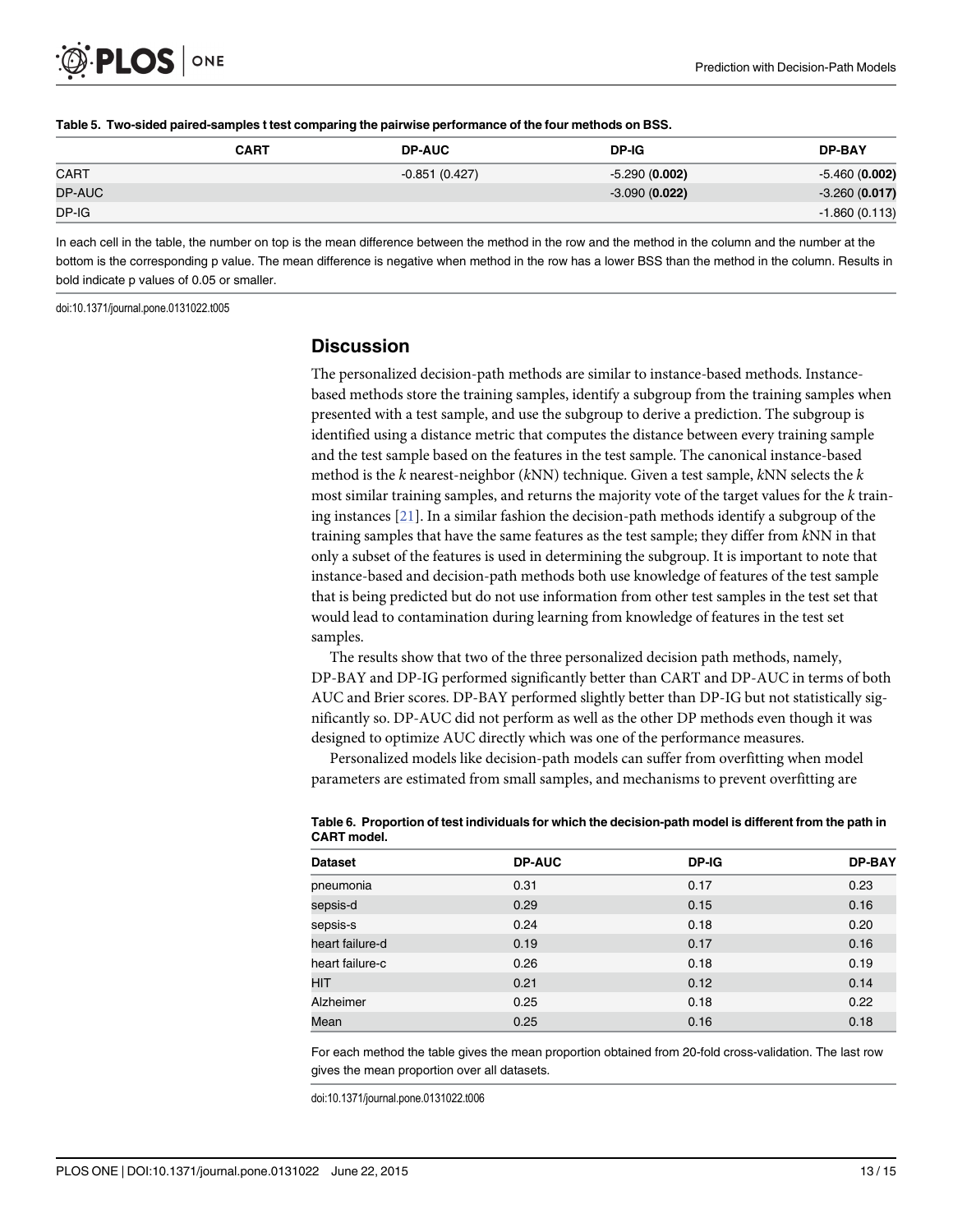<span id="page-13-0"></span>necessary. Pruning is one way to prevent overfitting and is used in all three DP methods. In addition, the Bayesian score used in DP-BAY averages over parameter values and is another way to prevent overfitting. The information gain score has properties similar to the Bayesian score and thus its performance is similar to DP-BAY. Part of the reason for the poor performance of DP-AUC may be that the AUC estimates can be poor for small sample sizes that occur with long paths with many predictors. The AUC estimate is not penalized for smaller sample sizes as is the Bayesian and the information gain score.

The DP methods that are described in this paper have several limitations. One limitation is that they handle only discrete variables and continuous variables have to be discretized. Another limitation is that the methods use greedy search and performance may improve with more sophisticated search strategies, such as best-first search. Another limitation is using decision trees with conjunction as the only way to combine features. In future work, we plan to investigate search strategies beyond greedy search, and go beyond conjunction to disjunction of conjunctions as a richer way of combining features. We also plan to explore the use of model averaging where we average the predictions of several good models and compare the performance to that of model selection where we select a single good model as we have done with the current DP methods.

The datasets used in our experiments were collected in experimental studies where features were measured in a standardized way on all samples. Additional evaluation of DP methods is needed to assess their generalizability to observational data that are available from electronic health record (EHR) systems where feature measurements may be impacted by changing processes of measurement and recording. Also, further study is needed to evaluate the portability of such methods from one institution to other institutions with similar and different EHR systems.

# **Conclusion**

We introduced three new personalized predictive methods that derive decision-path models, and evaluated them on several medical datasets to predict clinical outcomes. Based on the results of AUC and Brier scores, DP-BAY and DP-IG had excellent comparative performance. These results provide support for including these DP methods to predict clinical outcomes in biomedical data. More generally, the results reported here provide support for additional investigation of model-based personalized methods for use in predicting clinical and biomedical outcomes.

# Author Contributions

Conceived and designed the experiments: SV AF GFC. Performed the experiments: AF GAR. Analyzed the data: SV AF GAR ACO GFC. Wrote the paper: SV AF GAR ACO GFC.

# References

- [1.](#page-0-0) Visweswaran S, Angus DC, Hsieh M, Weissfeld L, Yealy D, Cooper GF. Learning patient-specific predictive models from clinical data. J Biomed Inform. 2010; 43(5):669–85. doi: [10.1016/j.jbi.2010.04.009](http://dx.doi.org/10.1016/j.jbi.2010.04.009) PMID: [20450985](http://www.ncbi.nlm.nih.gov/pubmed/20450985)
- 2. Visweswaran S, Cooper GF. Patient-specific models for predicting the outcomes of patients with community acquired pneumonia. AMIA Annu Symp Proc. 2005:759–63.
- 3. Visweswaran S, Cooper GF. Learning instance-specific predictive models. J Mach Learn Res. 2010; 11:3333–69. PMID: [25045325](http://www.ncbi.nlm.nih.gov/pubmed/25045325)
- [4.](#page-1-0) Visweswaran S, Cooper GF. Instance-specific Bayesian model averaging for classification. Adv Neural Inf Process Syst. 2004:1449–56.